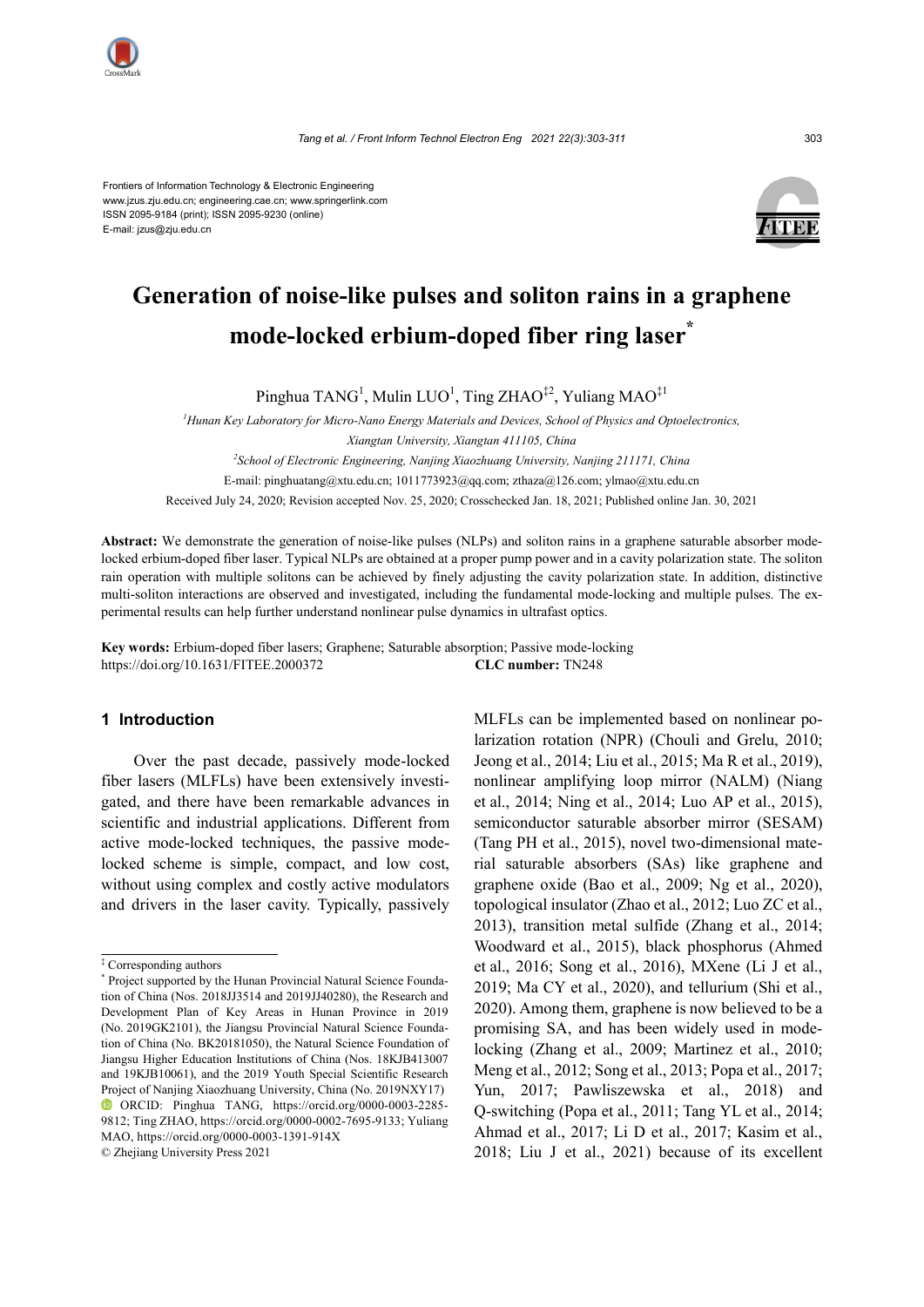saturable absorption effect.

As one kind of special soliton state, noise-like pulses (NLPs) can be frequently observed in the passively mode-locked erbium-doped fiber lasers (ED-FLs), and are characterized by a broad pulse with a smooth and wide spectrum as well as an autocorrelation trace featuring a narrow peak on a broad pedestal (Wang et al., 2016). Because of their unique features such as high pulse energy, wide optical bandwidth, and low coherence, NLPs are attractive for several important applications including supercontinuum generation (Zaytsev et al., 2013), nonlinear frequency conversion (Kobtsev et al., 2014; Smirnov et al., 2014), sensing (Goloborodko et al., 2003), and micromachining (Ozgören et al., 2011). Systematic investigation on NLPs in NPR based mode-locked EDFLs (Jeong et al., 2014; Liu J et al., 2015) and figure-eight fiber lasers (Niang et al., 2014; Ning et al., 2014) has been carried out. In addition to NLPs, the soliton rain phenomenon can be observed in passively MLFLs. This occurs in the transition region between the conventional soliton pulse and continuous-wave operation state (Chouli and Grelu, 2010). The pulse state of soliton rains is composed of two parts, the soliton flow part and the soliton condensed part, where solitons are constantly moving from the flow part to the condensed part. This is similar to the process of rain droplet formation in nature (Song et al., 2013). Although NLP and soliton rain phenomena have been observed in the passively MLFLs by many researchers, switchable operation regimes between them in the same laser cavity, especially in the twodimensional materials based mode-locked EDFLs, have been rarely reported. Clearly, compared to the single operation state, lasers that can switch between NLPs and soliton rains have more advantages. Moreover, it would be beneficial for understanding nonlinear pulse dynamics in ultrafast optics to systematically investigate this switching process.

Here, we study the experimental observation of the dynamic generation processes of soliton NLPs and soliton rains in a graphene mode-locked EDFL. By adjusting the polarization controller (PC), we observe the switching between NLPs and soliton rains. Investigation on the transition between soliton rains and other pulse states can promote the understanding of the complex soliton dynamics in passively modelocked EDFLs.

## **2 Fabrication and nonlinear optical characterization of a graphene saturable absorber**

The structure of the graphene saturable absorber (GSA) is depicted in the insert of Fig. 1, where a tapered fiber with the tapered area covered by graphene (5 mm×5 mm) is sandwiched by an  $MgF_2$ substrate and a polydimethylsiloxane (PDMS). The tapered fiber with a diameter of 6 μm and a length of 5 mm is drawn from a standard single-mode fiber (SMF) by flame-brushing technology. The MgF<sub>2</sub> and PDMS have a refractive index of 1.376 and 1.413, respectively. The small refractive index discrepancy between the  $MgF<sub>2</sub>$  and PDMS means that they would have a small effect on the evanescent field of the tapered fiber.

After successful fabrication of the GSA, we focus on the characterization of its polarizationdependent saturable absorption via a balanced twindetector measurement technique (Tang PH et al., 2016). The experimental measurement configuration is schematically shown in Fig. 1. A home-made pulsed laser (central wavelength of 1560 nm, pulse duration of 1 ps, and repetition rate of 21 MHz) amplified by an erbium-doped fiber amplifier (EDFA) functions as the light source. A PC and a fiber polarizer are used to produce the linearly polarized incident light with a tunable polarization state.



**Fig. 1 Measurement of polarization-dependent absorption of the graphene saturable absorber (GSA)**  Insert is the structure of the tapered fiber based GSA. EDFA: erbium-doped fiber amplifier; PC: polarization controller; PDMS: polydimethylsiloxane

Fig. 2 shows the measured nonlinear absorption curves of the GSA for TE and TM modes. When the incident light power increases from 1 to 30 mW, the transmittance of the GSA for the TE mode increases from 5.6% to 10.6%. For the TM mode, the transmittance increases from 0.11% to 0.81%. The corresponding modulation depth is about 5% and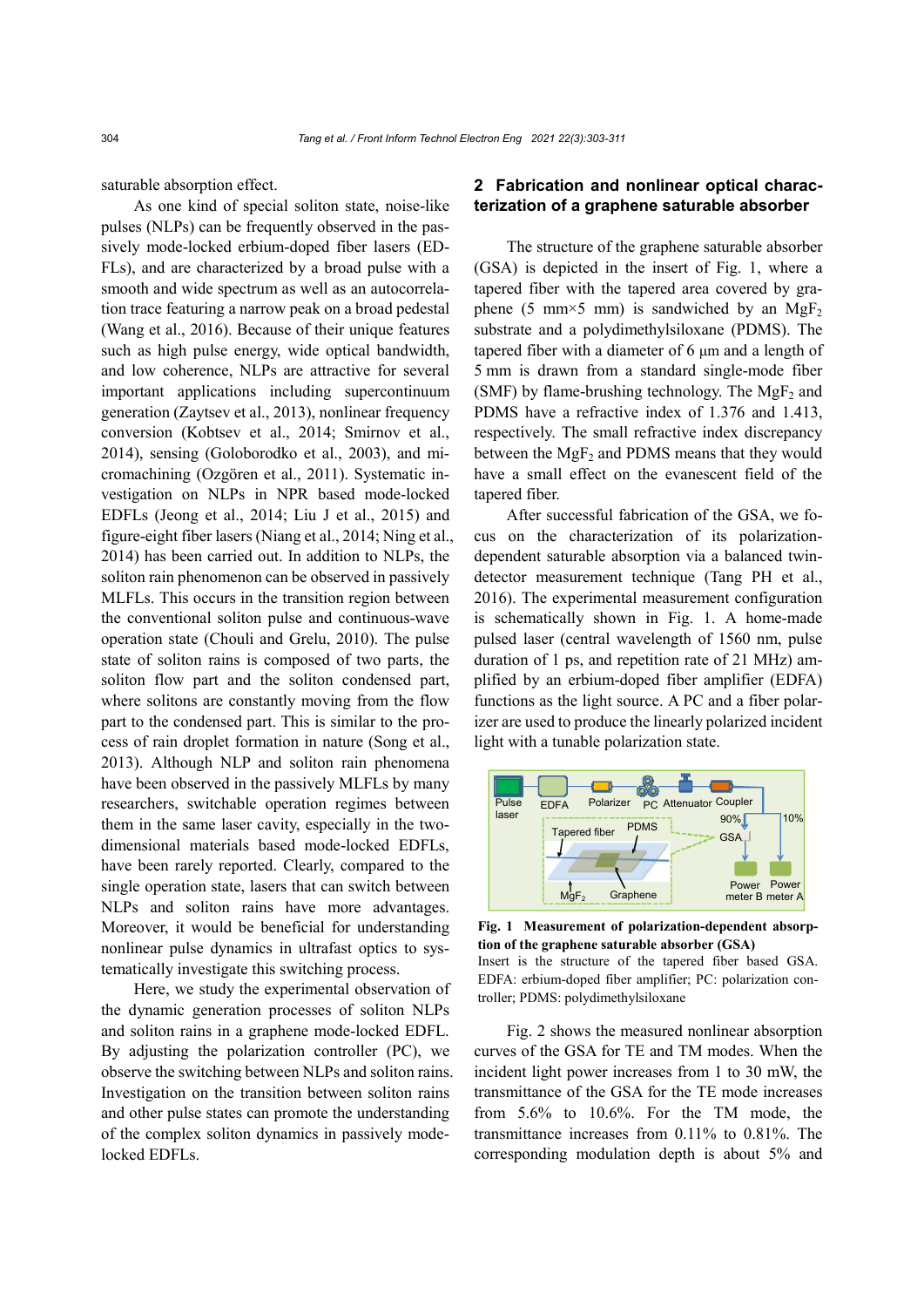0.7% for TE and TM modes, respectively. These results indicate that both the insertion loss (IL) and polarization-dependent loss (PDL) are extremely large. We investigate IL and PDL using the KEYSIGHT equipment (8184B, N7786B, N7744A, Keysight, USA). Results are shown in Fig. 3. As shown in Fig. 3a, IL is larger than 12 dB from 1500 to 1600 nm. Fig. 3b indicates that PDL is also large, larger than 10 dB, which basically agrees with the



**Fig. 2 Nonlinear absorption of the graphene saturable absorber for TE and TM modes**



**Fig. 3 Insertion loss (IL) (a) and polarization-dependent loss (PDL) (b) of the graphene saturable absorber**

transmittance values of the two orthogonal modes depicted in Fig. 2. The large PDL can be attributed to the different interaction magnitudes for the TE and TM modes with the tapered-fiber/graphene. In this GSA structure, the electric field of TE mode is parallel to the graphene film. This means that they suffer from a lower propagation loss than for the TM mode (Sheng et al., 2013). The large PDL means that GSA can be considered as a polarizer.

### **3 Experimental setup**

The experimental setup of the passively modelocked EDFL based on the GSA is shown in Fig. 4. A length of 8 m erbium-doped fiber (EDF) (EDFC-980- HP, Nufern, USA) is pumped by a 980-nm laser diode (LD) through a fused wavelength division multiplexer (WDM). The EDF used in the experiment has an absorption coefficient of  $(6±1)$  dB/m at 1530 nm and a group velocity dispersion (GVD) of 15.5  $ps^2/km$  at 1550 nm. SMFs are used as the dispersion compensation components with a GVD of  $-23$  ps<sup>2</sup>/km at 1550 nm. A PC is used to adjust the cavity polarization state, and a polarization-independent isolator (PI-ISO) is used to ensure the unidirectional transmission in the ring cavity. The laser output is directed through the 10% port of a coupler. The total cavity length is 28.6 m, and the net dispersion of the cavity is  $-0.35$  ps<sup>2</sup>. The output spectra are measured by an optical spectrum analyzer (AQ6370C, Yokogawa, Japan). The autocorrelation trace is monitored by an



**Fig. 4 Experimental setup of the GSA mode-locked erbium-doped fiber laser**

PC: polarization controller; WDM: wavelength division multiplexer; EDF: erbium-doped fiber; SMF: single-mode fiber; GSA: graphene saturable absorber; LD: laser diode; PI-ISO: polarization-independent isolator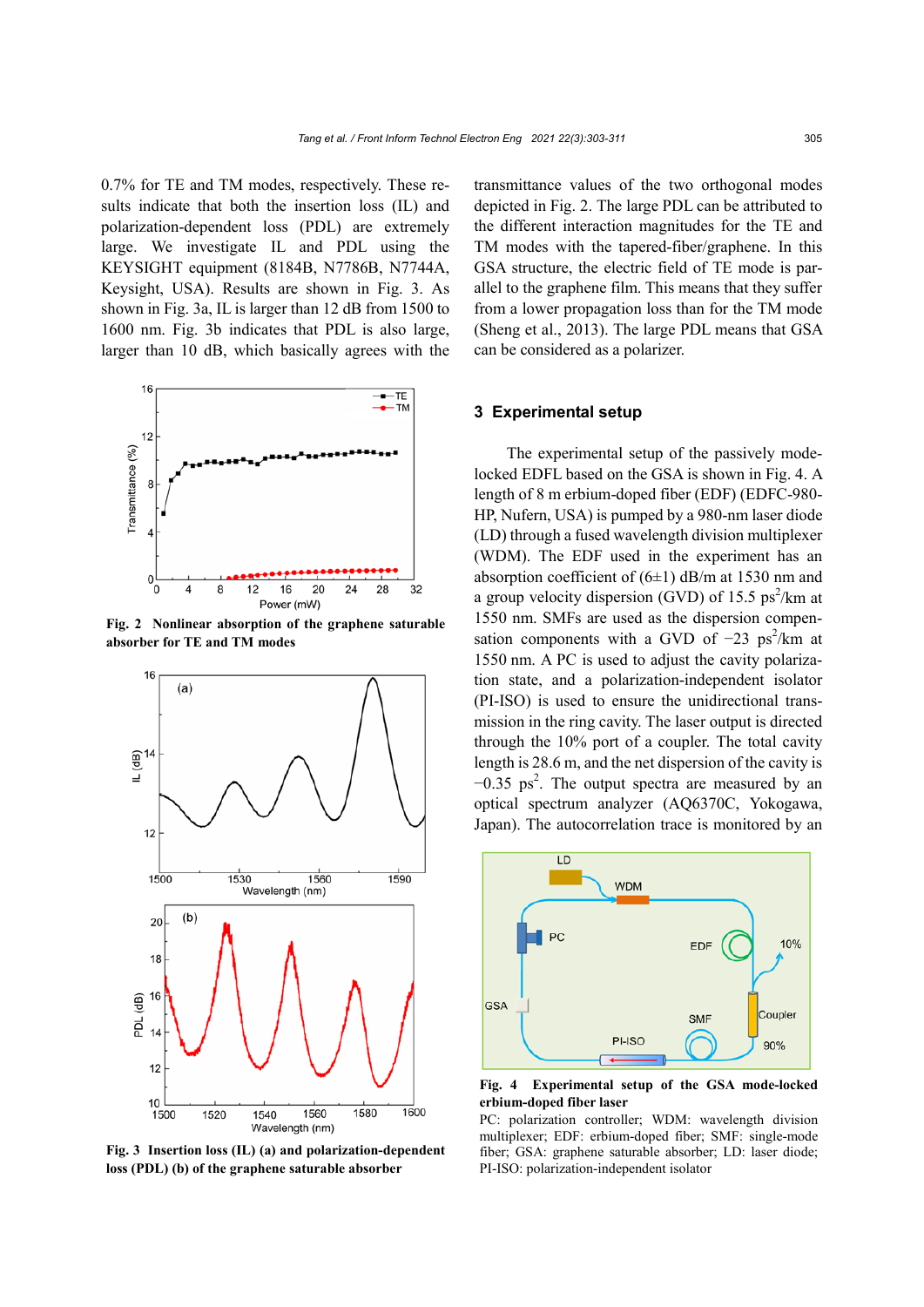autocorrelator (FR-103XL, Femtochrome, USA). The output pulse train is detected by a 1-GHz, 5-GS/s oscilloscope (DL9140, Yokogawa, Japan) together with a 1.2-GHz bandwidth photodetector (DET01CFC, Thorlabs, USA).

## **4 Results and discussion**

## **4.1 Noise-like pulses**

When the pump power is set to 57 mW, we obtain the NLP mode-locked state by adjusting the PC appropriately. Results are shown in Fig. 5. As shown in Fig. 5a, there are two peaks in the output spectrum, with the center wavelengths locating at 1531 nm and 1557 nm. The front peak at 1531 nm with a relatively weak intensity is induced by a large IL (Zeng et al., 2015). Fig. 5b shows the mode-locked pulse train, from which we can see that the fundamental repetition frequency is about 7 MHz, which corresponds to the total cavity length of the laser. The output power is about 1.4 mW.

The autocorrelation trace of NLPs is shown in Figs. 5c and 5d, exhibiting a narrow coherent peak with a full width at half-maximum (FWHM) duration of 650 fs on a broad pedestal of 90 ps. The unique characteristics of the autocorrelation trace together with the broad and smooth optical spectrum indicate that the mode-locked pulses obtained are NLPs, as reported in Jeong et al. (2014) and Liu et al. (2015). In addition, the operational state of NLPs can be maintained when the pump power changes from 57 to 520 mW by appropriately adjusting the PC. It should be noted that the PC is slightly adjusted to optimize the cavity polarization by changing the cavity birefringence. The formation of the mode-locked NLPs in our experiment may be greatly related to the cavity polarization state as the PDL of the GSA exceeds 10 dB from 1500 to 1600 nm.

## **4.2 Soliton rains**

Another distinct mode-locked state with multiple solitons is observed by properly adjusting the PC under the pump power of 57 mW. This state is known



**Fig. 5 Characteristics of the graphene saturable absorber mode-locked erbium-doped fiber laser operating in a noiselike pulse state: (a) optical spectrum; (b) output pulse train; (c) autocorrelation trace; (d) magnified autocorrelation trace in (c)**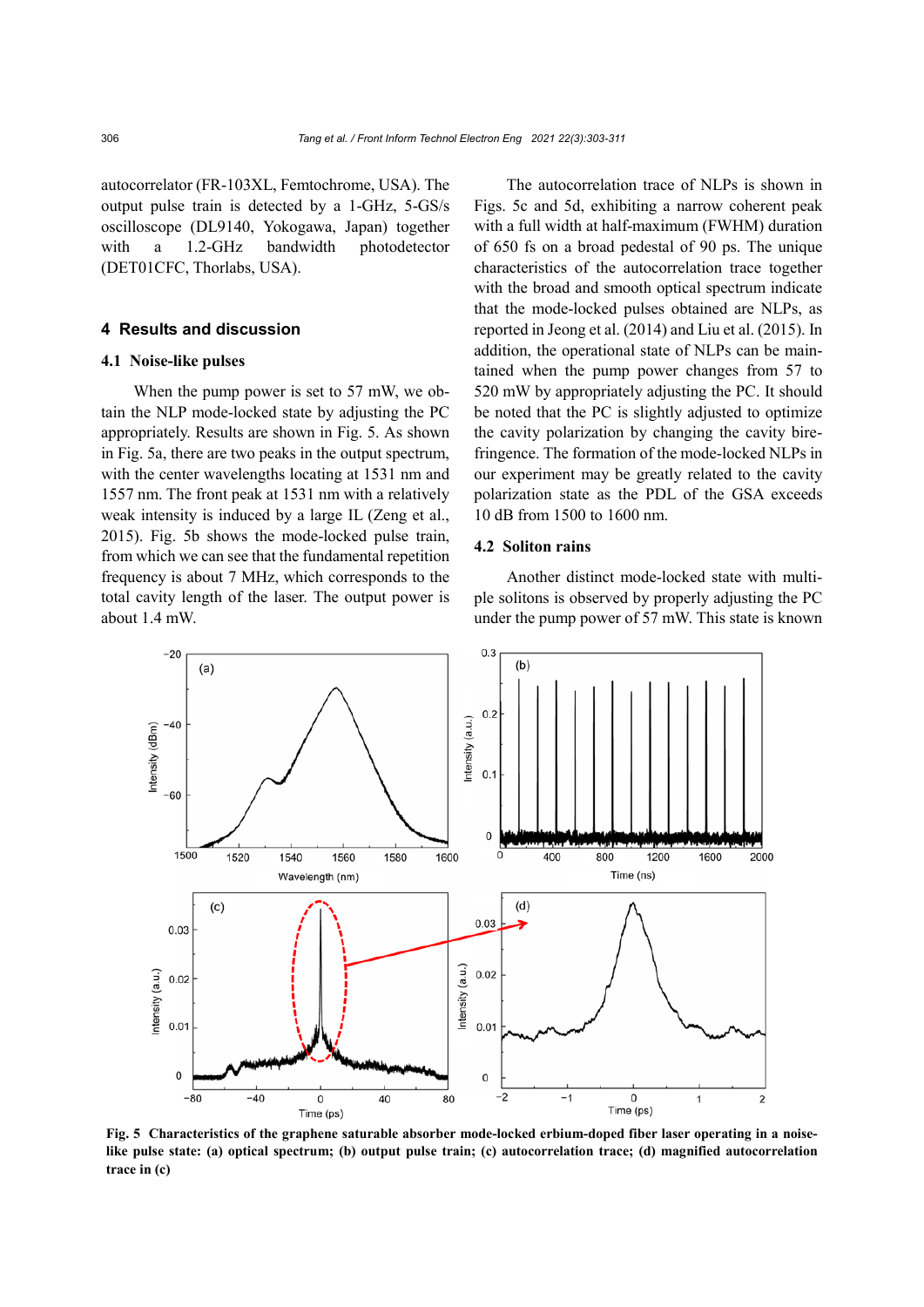as the soliton rain state (Chouli and Grelu, 2010). Fig. 6a shows a typical temporal profile of the soliton rain state on the oscilloscope. The temporal separation between adjacent pulse bunches is about 143 ns, corresponding to the roundtrip time of the laser cavity. It can be seen from Fig. 6b that several independent solitons are preceding the main pulse, and that their energy distribution is uneven, comprising only a small proportion of the total energy of the pulse bunch. As can be seen from Fig. 6c, there are obvious quasi continuous wave (CW) spectral components around 1530 nm, and Kelly sidebands exist. This shows that the mode-locked fiber laser is operated in the anomalous dispersion regime (Nelson et al., 1997).



**Fig. 6 Output characteristics of the soliton rains: (a) output pulse train; (b) magnification of the pulse train; (c) optical spectrum**

In the temporal dynamics of soliton rains, the isolated solitons move towards the right-hand side, finally flowing into the condensed soliton part. This is similar to the process of rain droplet formation in nature. With the increase of pump power, the velocity of soliton flow increases and the amplitude of the large peak changes abruptly. When the pump power increases to 348 mW, the soliton will not flow and the pulse train becomes stable. The characteristics of the stable soliton state are shown in Fig. 7. As shown in Fig. 7a, the soliton pulse is steady and the repetition frequency is 7 MHz. The magnification of a singlepulse profile shows that the soliton pulse is squareshape (Fig. 7b), and the quasi-CW components on the output spectrum (Fig. 7c) are significantly weakened. Fig. 7d gives the measured autocorrelation trace, indicating a pulse width of 800 fs. All these results demonstrate that the operational state is no longer one of the soliton rains. From Figs. 6c and 7c, we can see that the center wavelengths are around 1530 nm, indicating the large cavity loss induced by IL and PDL of the GSA at 1550 nm.

The presence of the CW components in the spectra is a feature of soliton rains. In fact, through their interactions, CW spectral components with a large amplitude can produce severe fluctuations that can form stable solitons when the pump power increases to a certain point. The CW components can be induced by various mechanisms, such as amplified spontaneous emission and dispersive wave radiation shedding from solitons (Gordon, 1992; Soto-Crespo et al., 2003). However, the cavity dispersion, large loss, and the saturable absorption characteristics of the GSA can play important roles in the generation process of soliton rains.

#### **4.3 Dual-wavelength mode-locking**

Under a pump power of 170 mW, we obtain another mode-locked state by carefully adjusting the PC. The recorded output pulse train is presented in Fig. 8a. It can be seen that the fundamental repetition rate is about 7 MHz, which corresponds to the roundtrip time of the laser cavity. Fig. 8b shows the details of the single-pulse bunch, in which there are many small soliton pulses on the left side of the main pulse. The optical spectrum and autocorrelation trace recorded are displayed in Figs. 8c and 8d, respectively, exhibiting a measured pulse width of 610 fs and a spectrum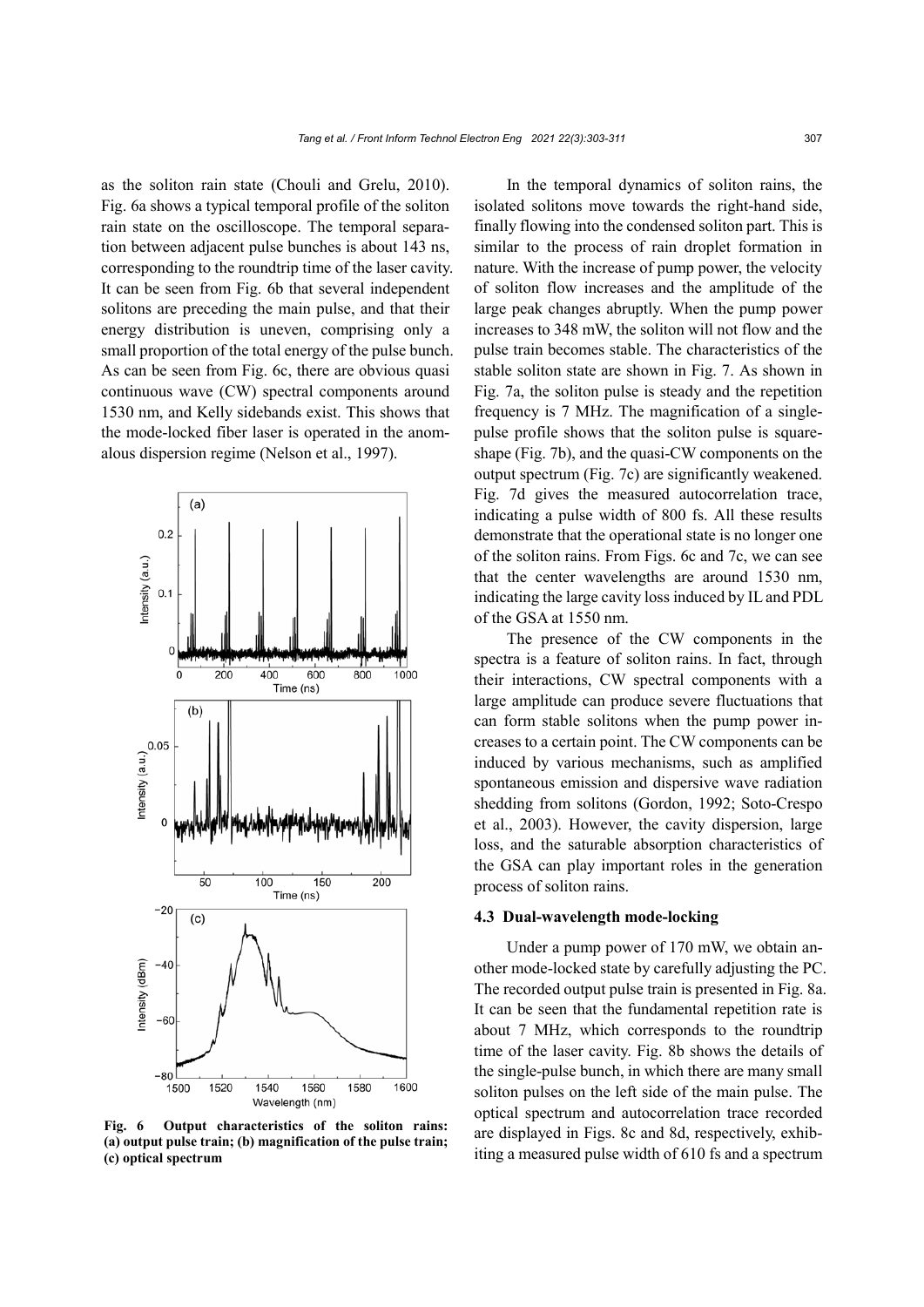

**Fig. 7 Characteristics of the stable soliton state: (a) output pulse train; (b) magnification of the pulse train; (c) optical spectrum; (d) autocorrelation trace (References to color refer to the online version of this figure)**



**Fig. 8 Output characteristics of the soliton mode-locked state: (a) output pulse train; (b) magnification of the pulse train; (c) optical spectrum; (d) autocorrelation trace (References to color refer to the online version of this figure)**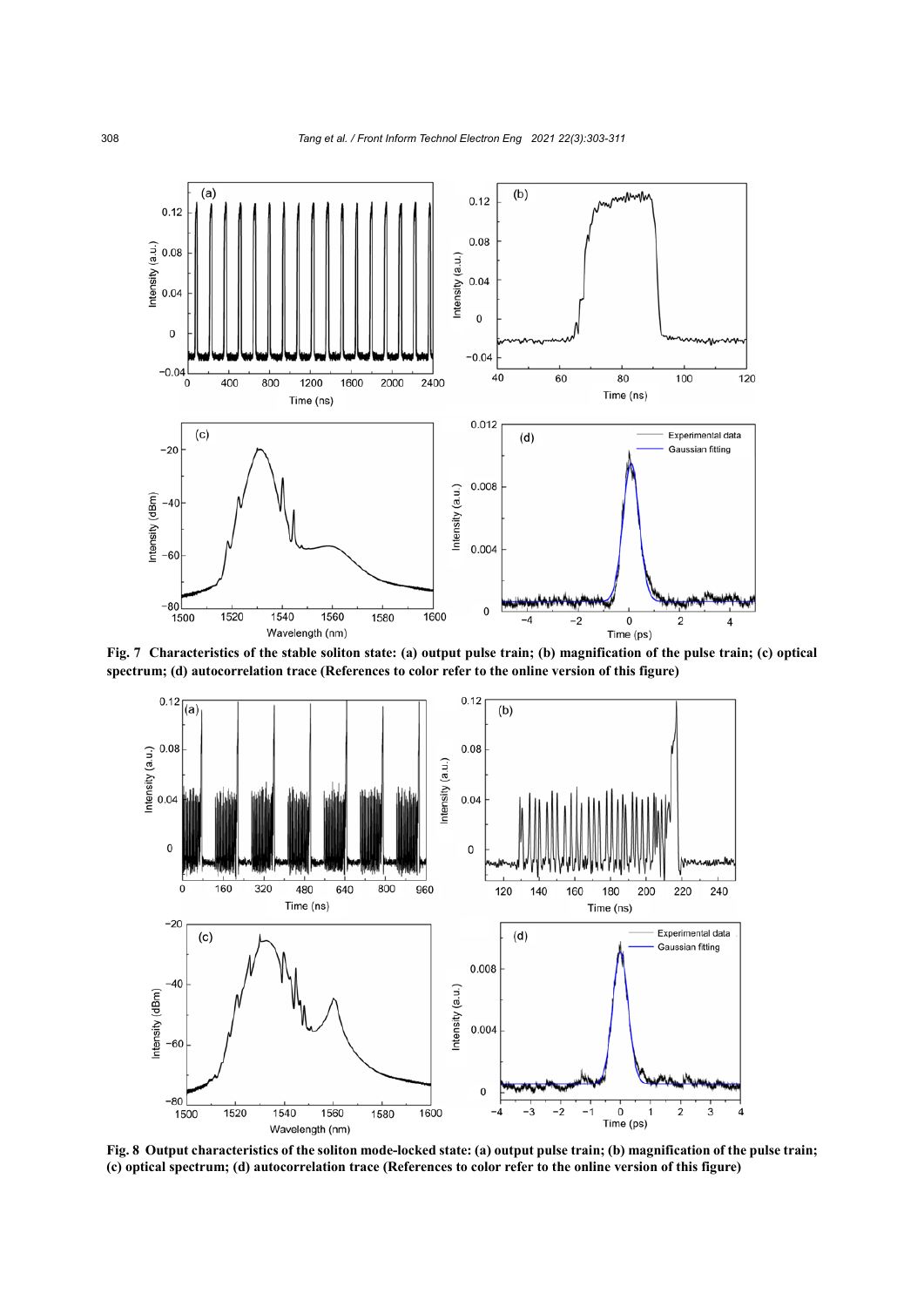with two primary peaks locating at 1532 nm and 1560 nm. In Fig. 8c, we can see that there are many small sidelobes in the spectrum, corresponding to the small solitons in Fig. 8b. The existence of small solitons may be related to two mechanisms. On one hand, the gain relaxation dynamics means that the gain of the leading pulse is slightly higher than that of the small soliton. On the other hand, the non-uniform distribution of the background (apart from the soliton radiation) plays an important role in establishing a stable bound distance between the subsequent pulses (Chouli and Grelu, 2010). When increasing the pump power and keeping other parameters unchanged, the positions of these two peaks also change. As seen in Fig. 9a, with the increase of pump power, the relative amplitude between two peaks of the output spectrum varies, where the 1532-nm peak gradually weakens and the 1560-nm one gradually strengthens. Fig. 9b shows the pulse width under different pump powers, from which we can see that the pulse width varies considerably. The results can be related to the switching between the generation of NLP and the emission of multiple solitons (in the form of soliton



**Fig. 9 Output characteristics of the soliton mode-locked state at different pump powers: (a) optical spectra; (b) pulse width of the mode-locked pulse at different pump powers (References to color refer to the online version of this figure)**

rain and dual-wavelength mode-locking) with the increase of pump power.

## **5 Conclusions**

We have experimentally studied the soliton operation of a mode-locked fiber laser based on the GSA, and observed various mode-locked pulse states, including NLPs, soliton rains, and the particular modelocking at different wavelengths. Based on the experimental results on different soliton operations, we have illustrated the soliton interaction induced by the large cavity loss, the total dispersion, and the solitonsoliton attraction induced by the GSA. We believe that the research results can help better understand the formation of solitons in passively mode-locked EDFLs.

#### **Contributors**

Pinghua TANG, Mulin LUO, Ting ZHAO, and Yuliang MAO designed the research. Pinghua TANG and Mulin LUO processed the data. Pinghua TANG drafted the manuscript. Mulin LUO helped organize the manuscript. Ting ZHAO and Yuliang MAO revised and finalized the paper.

#### **Compliance with ethics guidelines**

Pinghua TANG, Mulin LUO, Ting ZHAO, and Yuliang MAO declare that they have no conflict of interest.

#### **References**

- Ahmad H, Samion MZ, Sharbirin AS, et al., 2017. Dualwavelength, passively Q-switched thulium-doped fiber laser with N-doped graphene saturable absorber. *Optik*, 149:391-397. https://doi.org/10.1016/j.ijleo.2017.09.054
- Ahmed MHM, Latiff AA, Arof H, et al., 2016. Ultrafast erbium-doped fiber laser mode-locked with a black phosphorus saturable absorber. *Laser Phys Lett*, 13(9): 095104.<https://doi.org/10.1088/1612-2011/13/9/095104>
- Bao QL, Zhang H, Wang Y, et al., 2009. Atomic-layer graphene as a saturable absorber for ultrafast pulsed lasers. *Adv Funct Mater*, 19(19):3077-3083. https://doi.org/10.1002/adfm.200901007
- Chouli S, Grelu P, 2010. Soliton rains in a fiber laser: an experimental study. *Phys Rev A*, 81(6):063829.
	- https://doi.org/10.1103/PhysRevA.81.063829
- Goloborodko V, Keren S, Rosenthal A, et al., 2003. Measuring temperature profiles in high-power optical fiber components. *Appl Opt*, 42(13):2284-2288. https://doi.org/10.1364/AO.42.002284
- Gordon JP, 1992. Dispersive perturbations of solitons of the nonlinear Schrödinger equation. *J Opt Soc Am B*, 9(1):91- 97. https://doi.org/10.1364/JOSAB.9.000091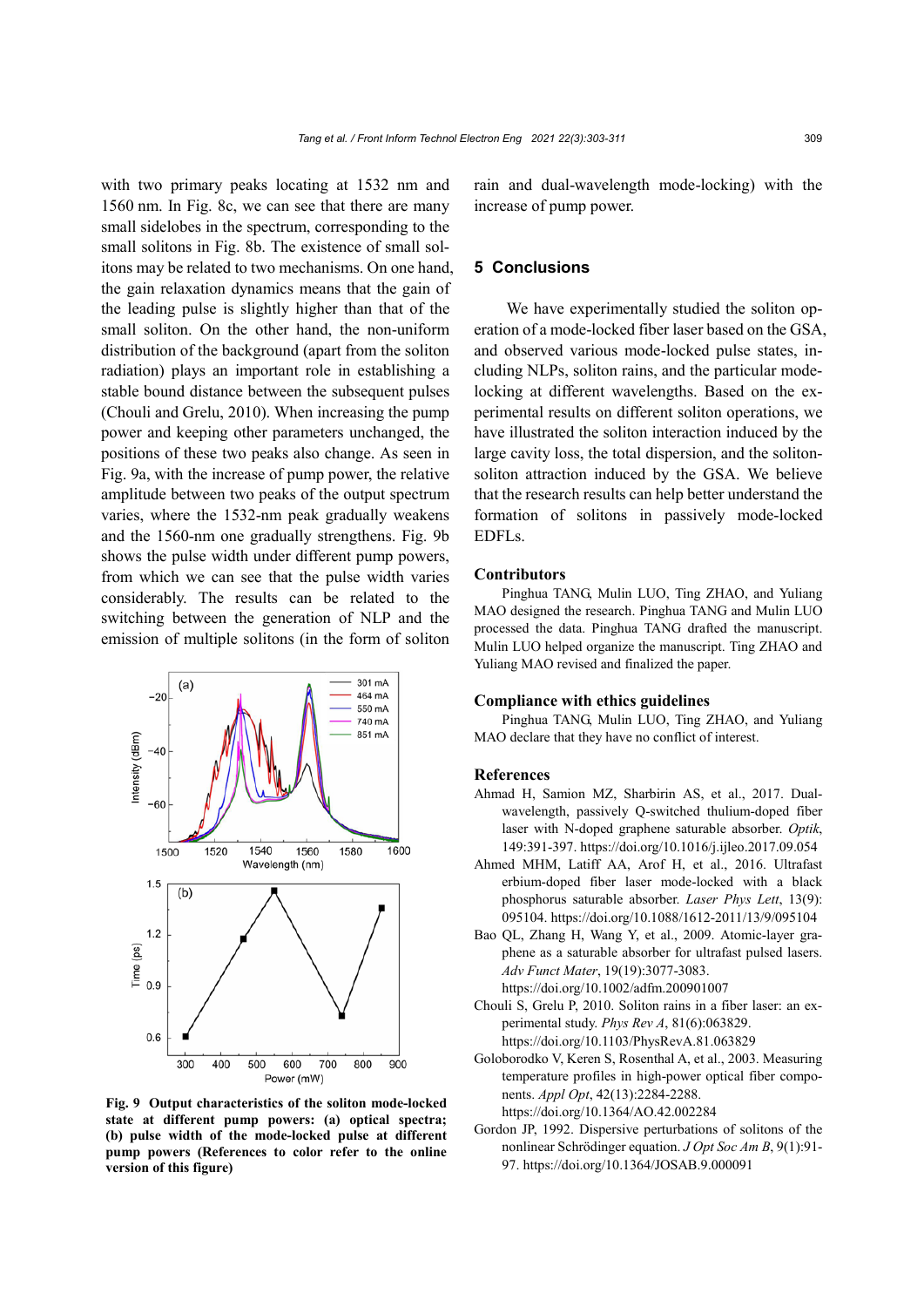- Jeong Y, Vazquez-Zuniga LA, Lee S, et al., 2014. On the formation of noise-like pulses in fiber ring cavity configurations. *Opt Fiber Technol*, 20(6):575-592. https://doi.org/10.1016/j.yofte.2014.07.004
- Kasim N, Latiff AA, Rusdi MFM, et al., 2018. Short-pulsed Q-switched Thulium doped fiber laser with graphene oxide as a saturable absorber. *Optik*, 168:462-466. https://doi.org/10.1016/j.ijleo.2018.04.117
- Kobtsev S, Kukarin S, Smirnov S, et al., 2014. Cascaded SRS of single- and double-scale fiber laser pulses in long extra-cavity fiber. *Opt Expr*, 22(17):20770-20775. https://doi.org/10.1364/OE.22.020770
- Li D, Xue H, Qi M, et al., 2017. Graphene actively Q-switched lasers. *2D Mater*, 4(2):025095. https://doi.org/10.1088/2053-1583/aa6e6b
- Li J, Zhang ZL, Du L, et al., 2019. Highly stable femtosecond pulse generation from a MXene  $Ti_3C_2T_x$  (T=F, O, or OH) mode-locked fiber laser. *Photon Res*, 7(3):260-264. https://doi.org/10.1364/PRJ.7.000260
- Liu J, Chen Y, Tang PH, et al., 2015. Generation and evolution of mode-locked noise-like square-wave pulses in a largeanomalous-dispersion Er-doped ring fiber laser. *Opt Expr*, 23(5):6418-6427. https://doi.org/10.1364/OE.23.006418
- Liu J, Wu JD, Chen HL, et al., 2021. Short-pulsed Raman fiber laser and its dynamics. *Sci China Phys Mech Astron*, 64(1):214201.

https://doi.org/10.1007/s11433-020-1591-2

- Luo AP, Luo ZC, Liu H, et al., 2015. Noise-like pulse trapping in a figure-eight fiber laser. *Opt Expr*, 23(8):10421-10427. https://doi.org/10.1364/OE.23.010421
- Luo ZC, Liu M, Liu H, et al., 2013. 2 GHz passively harmonic mode-locked fiber laser by a microfiber-based topological insulator saturable absorber. *Opt Lett*, 38(24):5212- 5215. https://doi.org/10.1364/OL.38.005212
- Ma CY, Huang WC, Wang YZ, et al., 2020. MXene saturable absorber enabled hybrid mode-locking technology: a new routine of advancing femtosecond fiber lasers performance. *Nanophotonics*, 9(8):2451-2458. https://doi.org/10.1515/nanoph-2019-0527
- Ma R, Rao YJ, Zhang WL, et al., 2019. Multimode random fiber laser for speckle-free imaging. *IEEE J Sel Top Quant Electron*, 25(1):0900106. https://doi.org/10.1109/JSTQE.2018.2833472
- Martinez A, Fuse K, Xu B, et al., 2010. Optical deposition of graphene and carbon nanotubes in a fiber ferrule for passive mode-locked lasing. *Opt Expr*, 18(22):23054-23061. https://doi.org/10.1364/OE.18.023054
- Meng YC, Zhang SM, Li XL, et al., 2012. Multiple-soliton dynamic patterns in a graphene mode-locked fiber laser. *Opt Expr*, 20(6):6685-6692.

https://doi.org/10.1364/OE.20.006685

- Nelson LE, Jones DJ, Tamura K, et al., 1997. Ultrashort-pulse fiber ring lasers. *Appl Phys B*, 65(2):277-294. https://doi.org/10.1007/s003400050273
- Ng EK, Lau KY, Lee HK, et al., 2020. Saturable absorber incorporating graphene oxide polymer composite through

dip coating for mode-locked fiber laser. *Opt Mater*, 100: 109619. https://doi.org/10.1016/j.optmat.2019.109619

- Niang A, Amrani F, Salhi M, et al., 2014. Rains of solitons in a figure-of-eight passively mode-locked fiber laser. *Appl Phys B*, 116(3):771-775. https://doi.org/10.1007/s00340-014-5760-y
- Ning QY, Liu H, Zheng XW, et al., 2014. Vector nature of multi-soliton patterns in a passively mode-locked figureeight fiber laser. *Opt Expr*, 22(10):11900-11911. https://doi.org/10.1364/OE.22.011900
- Ozgören K, Oktem B, Yilmaz S, et al., 2011. 83 W, 3.1 MHz, square-shaped, 1 ns-pulsed all-fiber-integrated laser for micromachining. *Opt Expr*, 19(18):17647-17652. https://doi.org/10.1364/OE.19.017647
- Pawliszewska M, Martynkien T, Przewłoka A, et al., 2018. Dispersion-managed Ho-doped fiber laser mode-locked with a graphene saturable absorber. *Opt Lett*, 43(1):38-41. https://doi.org/10.1364/OL.43.000038
- Popa D, Sun Z, Hasan T, et al., 2011. Graphene Q-switched, tunable fiber laser. *Appl Phys Lett*, 98(7):073106. https://doi.org/10.1063/1.3552684
- Popa D, Jiang Z, Bonacchini GE, et al., 2017. A stable, power scaling, graphene-mode-locked all-fiber oscillator. *Appl Phys Lett*, 110(24):243102. https://doi.org/10.1063/1.4985293
- Sheng QW, Feng M, Xin W, et al., 2013. Actively manipulation of operation states in passively pulsed fiber lasers by using graphene saturable absorber on microfiber. *Opt Expr*, 21(12):14859-14866. https://doi.org/10.1364/OE.21.014859
- Shi Z, Cao R, Khan K, et al., 2020. Two-dimensional tellurium: progress, challenges, and prospects. *Nano-Micro Lett*, 12:99. https://doi.org/10.1007/s40820-020-00427-z
- Smirnov SV, Kobtsev SM, Kukarin SV, 2014. Efficiency of non-linear frequency conversion of double-scale picofemtosecond pulses of passively mode-locked fiber laser. *Opt Expr*, 22(1):1058-1064. https://doi.org/10.1364/OE.22.001058
- Song YF, Li L, Zhang H, et al., 2013. Vector multi-soliton operation and interaction in a graphene mode-locked fiber laser. *Opt Expr*, 21(8):10010-10018. https://doi.org/10.1364/OE.21.010010
- Song YF, Chen S, Zhang Q, et al., 2016. Vector soliton fiber laser passively mode locked by few layer black phosphorus-based optical saturable absorber. *Opt Expr*, 24(23): 25933-25942. https://doi.org/10.1364/OE.24.025933
- Soto-Crespo JM, Akhmediev N, Grelu P, et al., 2003. Quantized separations of phase-locked soliton pairs in fiber lasers. *Opt Lett*, 28(19):1757-1759. https://doi.org/10.1364/OL.28.001757
- Tang PH, Qin ZP, Liu J, et al., 2015. Watt-level passively mode-locked  $Er^{3+}$ -doped ZBLAN fiber laser at 2.8  $\mu$ m. *Opt Lett*, 40(21):4855-4858. https://doi.org/10.1364/OL.40.004855
- Tang PH, Wu M, Wang QK, et al., 2016. 2.8  $\mu$ m pulsed  $Er^{3+}$ : ZBLAN fiber laser modulated by topological insulator.